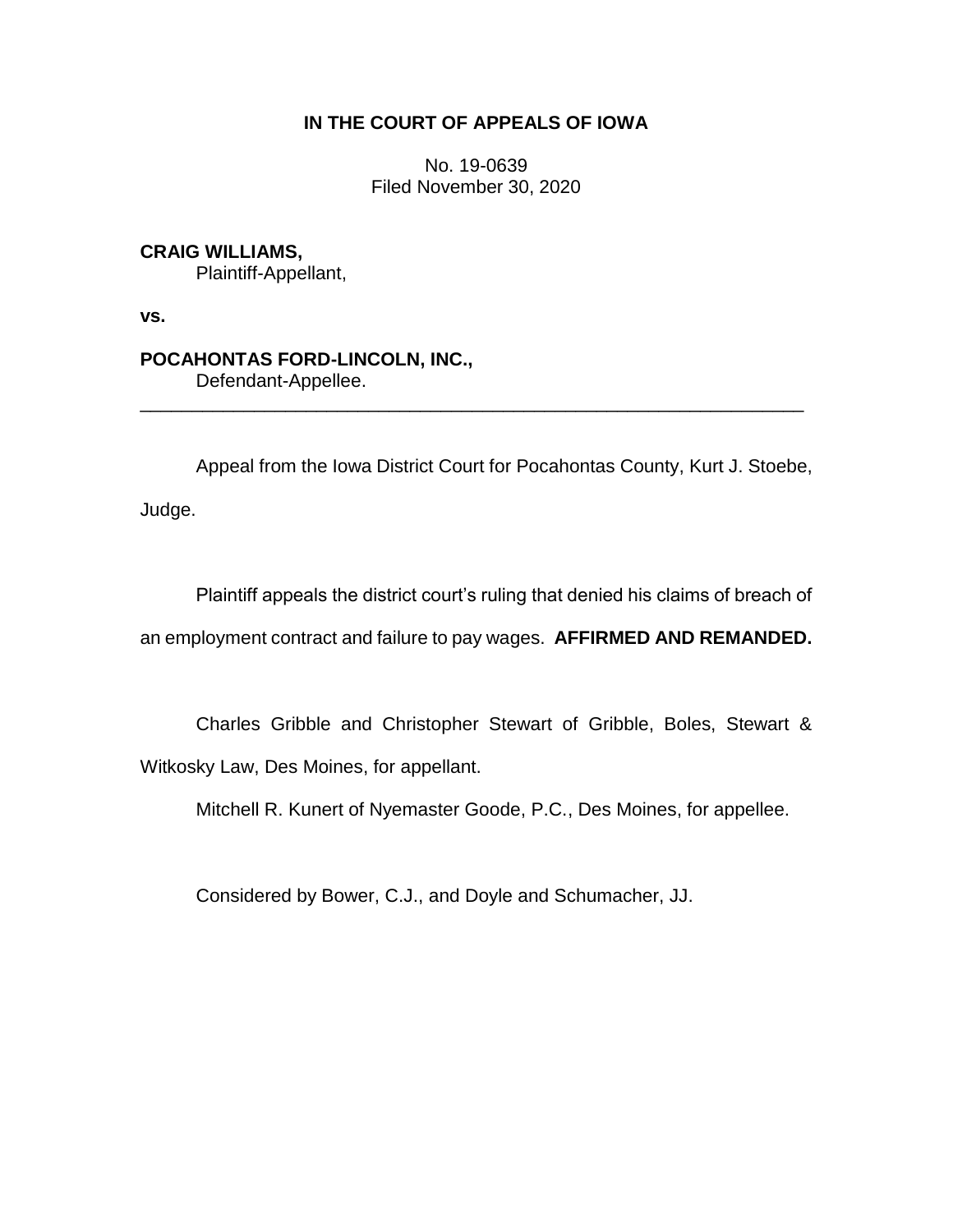## **SCHUMACHER, Judge.**

 $\overline{a}$ 

Craig Williams appeals the district court's ruling that denied his claims of breach of an employment contract and failure to pay wages under Iowa Code chapter 91A (2017). We affirm the district court's decision finding the employer did not breach the parties' employment agreement and that Williams is not owed any unpaid wages. We remand for a calculation of the reasonable trial and appellate attorney fees incurred by the employer.

## **I. Background Facts & Proceedings**

Pocahontas Ford Lincoln, Inc. (PFL) is a car dealership in Pocahontas, Iowa. The company has 1800 shares, which were valued at \$550 per share, for a total value of \$990,000. Gustave Holzmueller is the majority shareholder, owning 900 shares.<sup>1</sup> Holzmueller worked at PFL, as did his wife, Beverly Holzmueller (Beverly).

In 2013, Holzmueller and Beverly were interested in selling PFL and retiring. Williams is the son-in-law of Beverly's sister. He contacted Holzmueller to express an interest in buying PFL, although he had no experience as a car dealer and did not have the finances to purchase the company. Holzmueller stated Williams would be able to get a low-interest loan and could gradually purchase shares. In June 2013, Williams, his wife, and his daughter moved from Las Vegas, Nevada, to Pocahontas. Williams began working as a salesman at PFL in order to learn about the business.

<sup>&</sup>lt;sup>1</sup> The other shareholders were Bernie Rost, Del Rost, and Colleen Kaiser.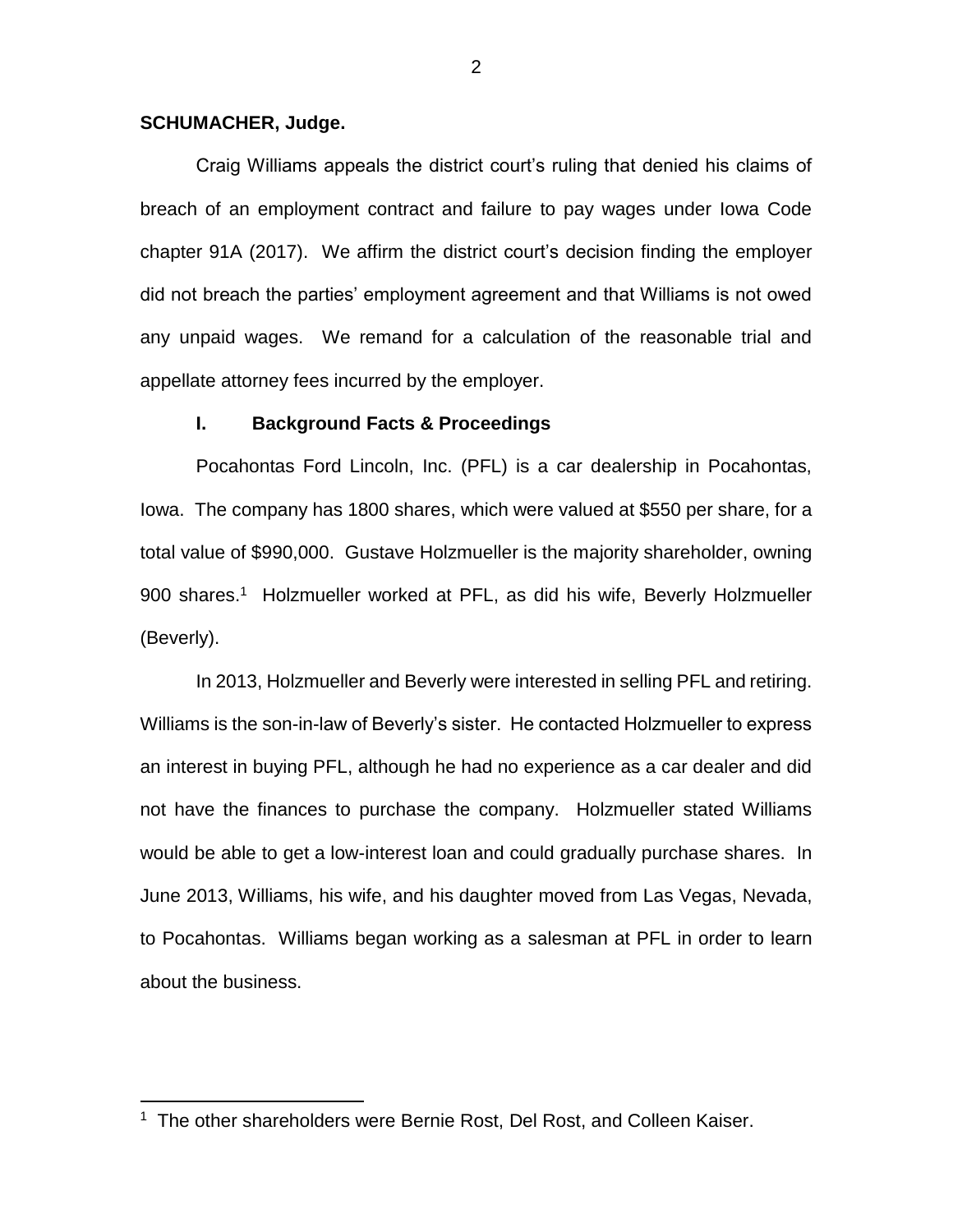Williams and PFL entered into an employment agreement for a term of five

years beginning January 1, 2014. The contract gave Williams five vacation days

each year and no sick leave. It gave Williams the right to purchase stock in PFL

but did not require him to do so.

The employment agreement provided:

- 3. Term and Termination.
	- $(a) \quad \ldots$

(b) The Company and Employee may terminate this Agreement at any time upon at least ninety (90) days prior advance notice given to the other Party.

(c) The Company may terminate this agreement at any time . . . upon either (A) the occurrence of a material breach of Employee's duties under this Agreement, or (B) for Cause (as such term is defined below).

For purposes of this Agreement, "Cause" shall mean that any one or more of the following has occurred and, with the exception of clause (i) and (iv) below (which shall not be subject to a cure period), is continuing to occur following receipt of notice by Employee from the Company of its occurrence for fifteen (15) days with respect to clause (ii) below, and thirty (30) days with respect to clause (iii) below:

(i) Employee shall have been convicted by a court of competent jurisdiction of, or pleaded guilty or *nolo contendere*  to, either (A) any felony, or (B) any crime involving fraud, embezzlement or misappropriation . . . ; or

(ii) Employee shall lose or have revoked (A) any license required for Employee to conduct business for the Company, or (B) Ford's approval of Employee as an approved Ford dealer and/or an owner with managerial authority, as such terms are defined by Ford; or

(iii) Employee shall have engaged in either (A) willful or material misconduct relating to the duties incident to his employment with the Company, or (B) willful or material failure to perform, or chronic neglect of, the duties incident to his employment with the Company; or

(iv) Employee's death or disability.

The employment agreement stated Williams's employment was "pursuant

to the terms and conditions of this Agreement and any employee handbook." The

employee handbook lists minor and major offenses that could cause disciplinary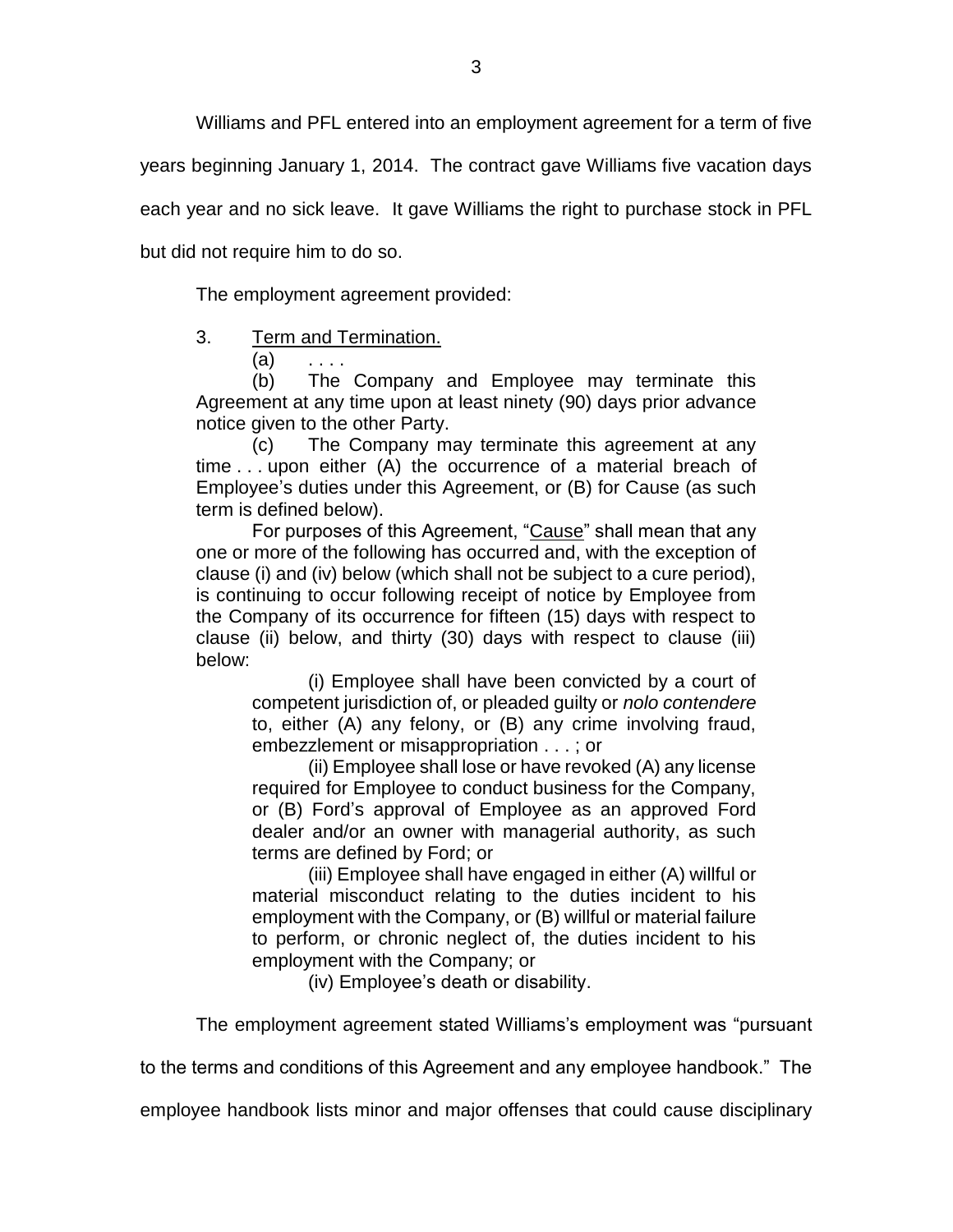action. Major offenses included "Abusive treatment of others (physical and/or verbal)"; "Physical violence"; and "Possession of an illegal weapon," among other offenses. The handbook stated that for major offenses, a person would receive a written warning for a first offense and would be terminated for a second offense. The handbook also states, "The management reserves the right to bypass any step in the procedure when s/he considers that the seriousness of the offense warrants it."

At the same time Williams and PFL entered into the employment agreement, they entered into a stock purchase agreement that gave Williams the right to purchase shares in PFL. He purchased twenty-four shares of stock in 2014.

Williams attempted to get financing from a bank to purchase the company but was unable to obtain a loan in a sufficient amount. Williams and his family expressed an interest in returning to Las Vegas. Although Williams did not purchase any additional shares in PFL, he continued to work there as a salesman. Williams initially did well and received bonuses for his work.

At the end of 2016 and the beginning of 2017, Williams missed some periods of work because he was suffering from diverticulitis.<sup>2</sup> Williams had surgery in April 2017 and returned to work on May 1. Holzmueller informed Williams that sales had slowed in 2017 and the company was not doing well financially. Williams was scheduled to go on vacation from June 6 to 15. According to Williams, he

 $\overline{a}$ 

<sup>&</sup>lt;sup>2</sup> Williams testified he became depressed due to the pain from diverticulitis and his inability to find employment in Las Vegas. He did not obtain a medical diagnosis of depression and did not seek treatment for the condition. Holzmueller and Beverly testified Williams discussed committing suicide.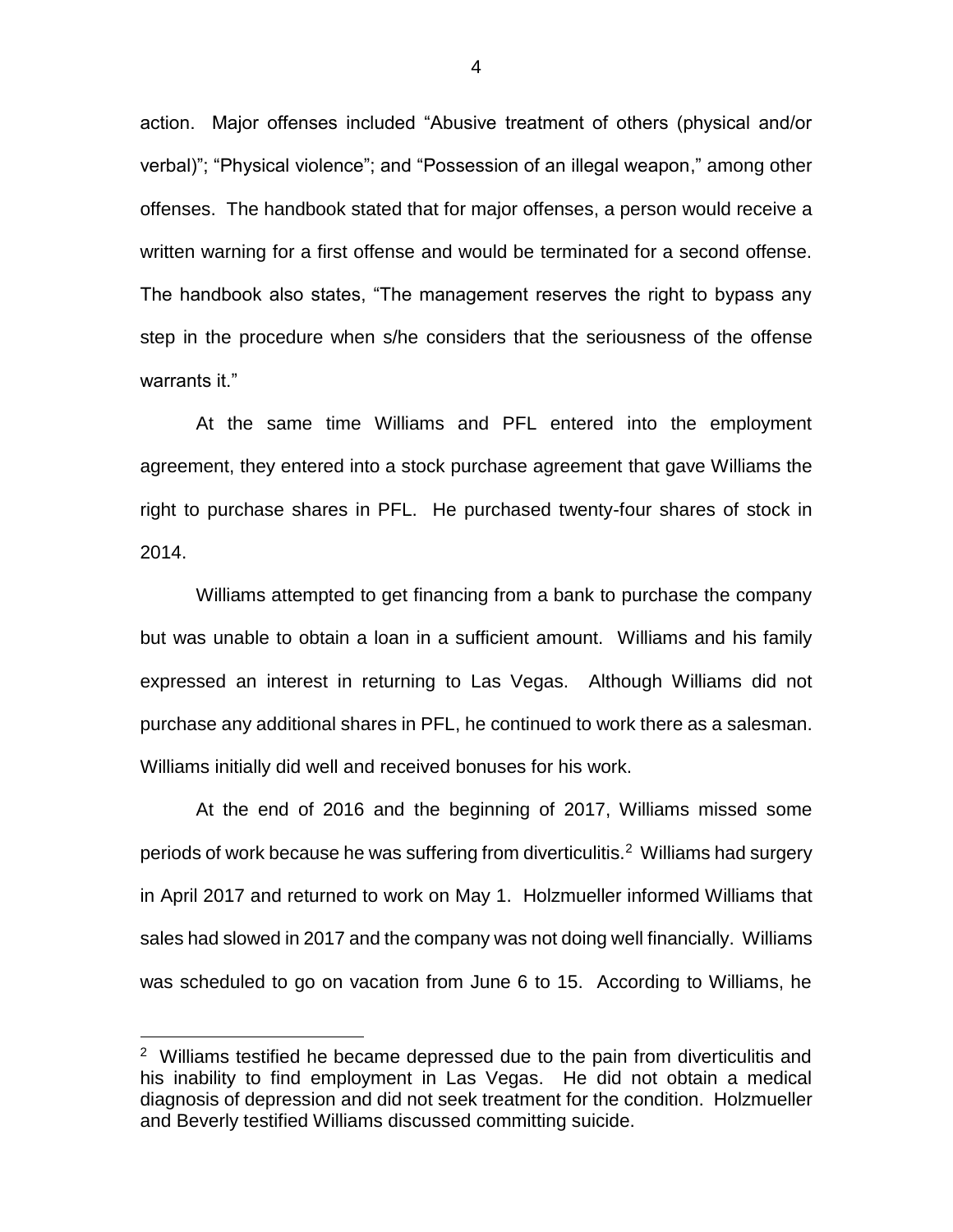asked Holzmueller if he should still take his vacation and Holzmueller told him to go. However, Holzmueller stated he asked Williams not to go on vacation due to the dealership's financial situation and the decrease in sales.

On June 5, the day before he was to leave, Williams told Holzmueller that unless he got a real vacation, he was going to go to a water tower and start shooting. Williams stated he said this as a joke and such was in reference to an ongoing joke between himself and Holzmueller. Holzmueller testified Williams stated he would start shooting people from the top of a grain elevator, which was next to the car dealership. Holzmueller denied there was an ongoing joke on the matter.<sup>3</sup> He became concerned and contacted the sheriff's department. Williams left on his planned vacation on June 6.

On June 12, while Williams was away, Holzmueller held a meeting with the other shareholders. The record in this case included an audio recording of the meeting. Beverly was not a shareholder but acted as the secretary for the meeting. Holzmueller discussed Williams's statement about shooting from a tower and noted Williams owned several guns. The shareholders decided to terminate Williams's employment based on the failure to purchase additional shares in the company, poor job performance, and absenteeism. The written minutes state, "'Craig A. Williams['s] employment contract will be terminated for Cause; i.e. the occurrence of a material breach of Employee's duties under the Agreement.' (3.c.)." The written minutes do not include any statements about Williams's threat to start shooting, but the audio recording reflects discussion of the threat.

 $\overline{a}$ 

5

 $3$  Holzmueller also testified he was aware that Williams owned semi-automatic weapons.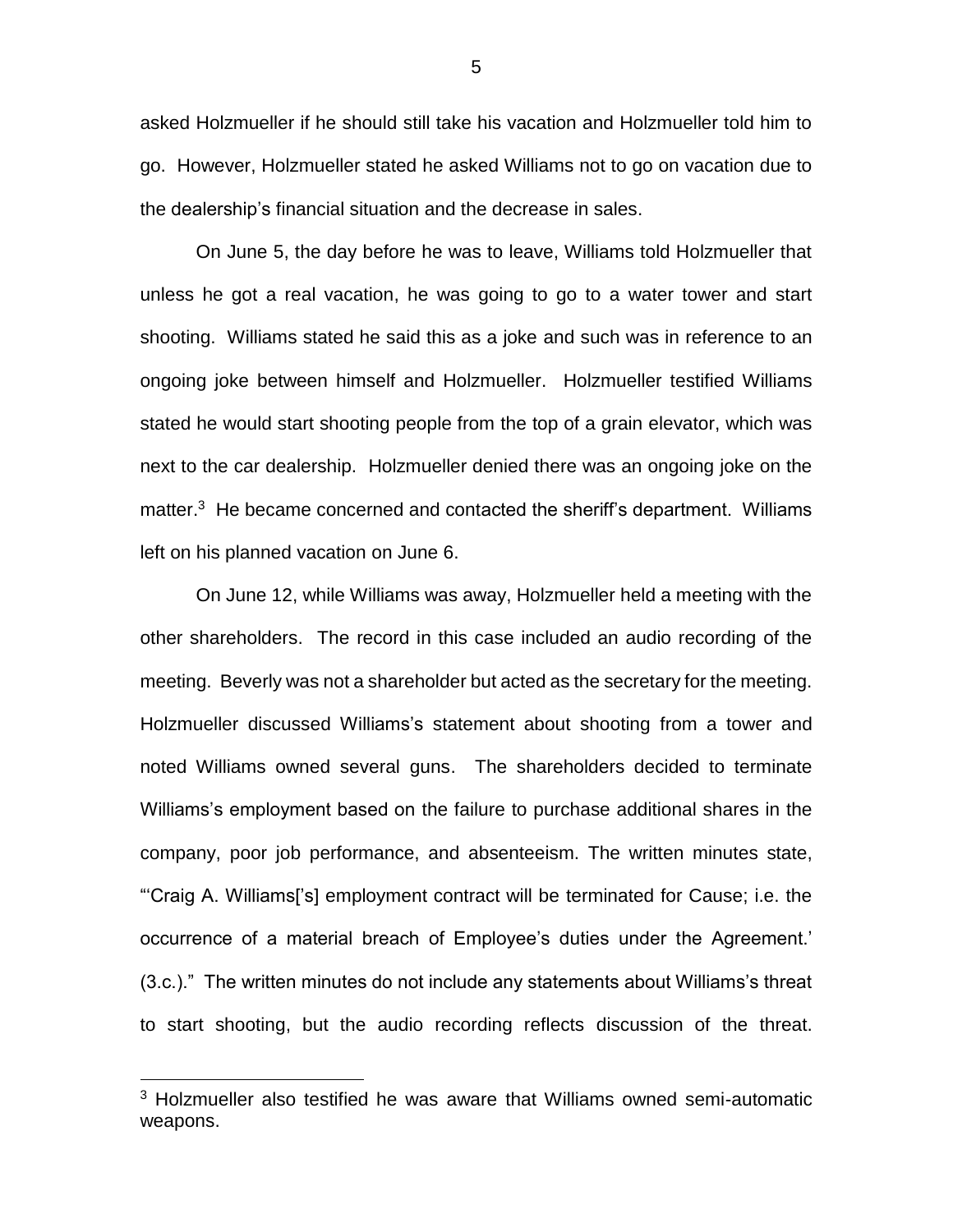Holzmueller further relayed to the other shareholders that arrangements had been made with the sheriff to be present at the time of termination. Concerns were expressed by more than one shareholder about Williams returning with a gun. Beverly testified she did not include the discussion in the written minutes because she did not want to cause Williams difficulty in obtaining a new job.

Williams returned to work on June 16. He was fired by Holzmueller that day. Williams was not told a reason for his termination at that time. Beverly testified that she mailed Williams a copy of the written minutes, but Williams stated he never received it. Williams did not perform any work after June 16, but he was paid for an additional two weeks. He also received a bonus of \$5000 for the quarter ending on June 30. PFL purchased the twenty-four shares of stock held by Williams. Williams and his family moved back to Las Vegas, and he resumed working for his former employer.

On August 27, 2017, Williams filed an action against PFL, claiming breach of his employment contract and failure to pay wages under Iowa Code chapter 91A. After a bench trial, the district court entered a ruling on April 18, 2019.<sup>4</sup> The

 $\overline{a}$ 

<sup>4</sup> Williams argues that our court should scrutinize the record more carefully because of the use of the proposed findings of fact and conclusions of law by the district court and the almost verbatim adoption of PFL's filing. Our supreme court has recognized the crucial role district courts play in making credibility determinations. *See Rubes v. Mega Life & Health Ins. Co.*, 642 N.W.2d 263, 266 (Iowa 2002). It has also found that "our ability to apply the usual deferential standard is undermined by the court's verbatim adoption of [a party's] proposed factual findings and legal conclusions" and has cautioned district "courts about the perils of such practice." *Id.* "[T]he customary deference accorded [district] courts cannot fairly be applied when the decision on review reflects the findings of the prevailing litigant rather than the court's own scrutiny of the evidence and articulation of controlling legal principles." *Id.* (citing *Phoenix Engineering & Supply Inc. v. Universal Electric Co.*, 104 F.3d 1137, 1140 (9th Cir. 1997), for the proposition that where a district court adopts one party's proposed findings, close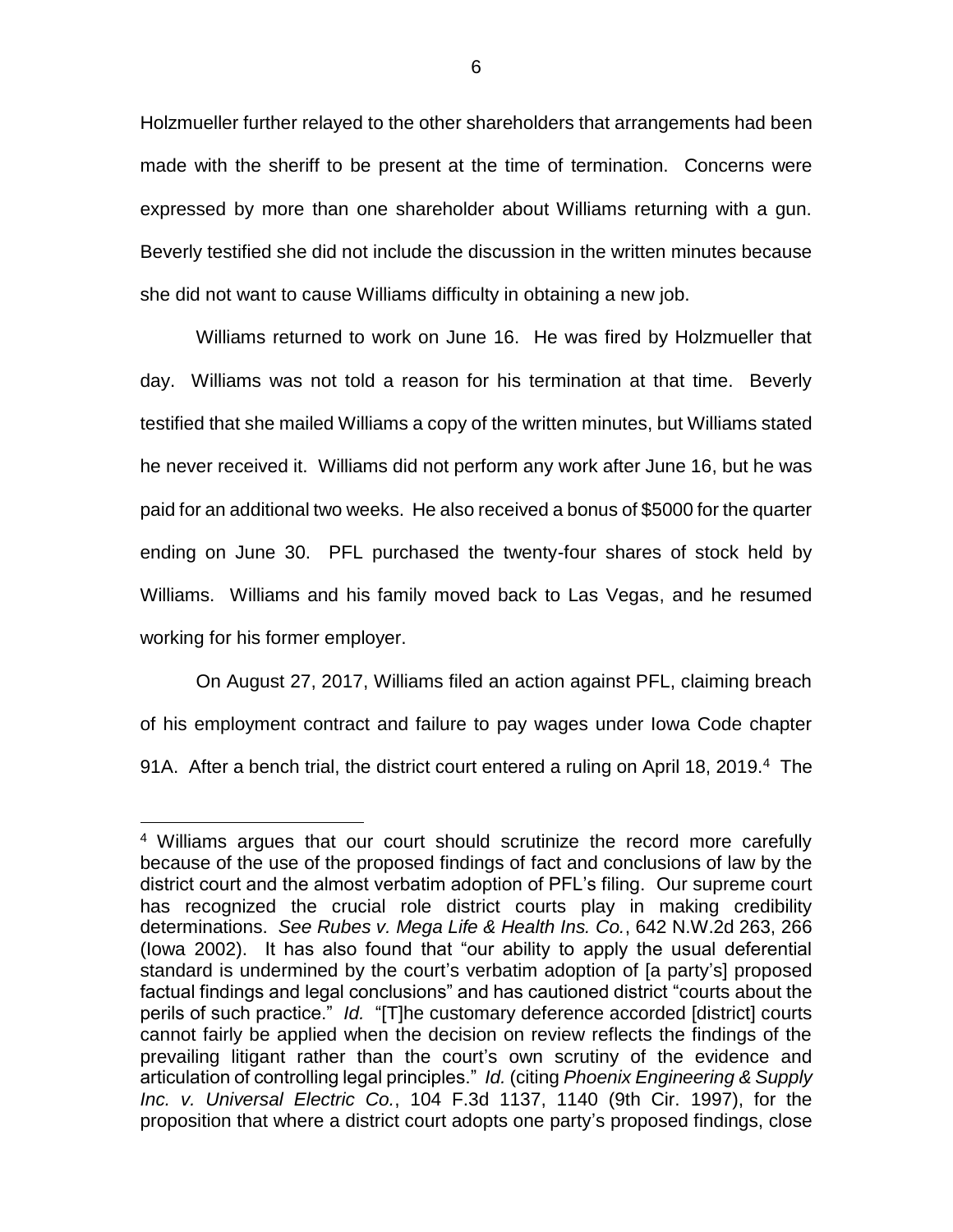district court found Holzmueller and Beverly were credible witnesses. The court determined Williams's statement about shooting people from the grain elevator "triggered the meeting and the termination of Williams's employment." The court concluded Williams was terminated for a material breach of his employment duties and so was not entitled to notice, and therefore there was no breach of the employment contract by PFL. The court also found PFL did not owe Williams any unpaid wages. The court found PFL was entitled to attorney fees. Williams appealed the district court's decision.

## **II. Breach of Contract**

 $\overline{a}$ 

Williams contends PFL breached the employment contract by terminating him without giving him notice and the opportunity to correct his behavior, which he

asserts was required by the terms of the contract.

In order to prevail on a claim of breach of an employment contract, a plaintiff must prove:

(1) the existence of a contract; (2) the terms and conditions of the contract; (3) that [he] has performed all the terms and conditions required under the contract; (4) the defendant's breach of the contract in some particular way; and (5) that plaintiff has suffered damages as a result of the breach.

*Kern v. Palmer Coll. of Chiropractic*, 757 N.W.2d 651, 657–58 (Iowa 2008) (alteration in original) (quoting *Molo Oil Co. v. River City Ford Truck Sales, Inc.*,

scrutiny of the record is required). Although our supreme court has refused to adopt a higher standard of review in such cases, it has instructed that "we must scrutinize the record more carefully when conducting our appellate review." *NevadaCare, Inc. v. Dep't of Human Servs.*, 783 N.W.2d 459, 465 (Iowa 2010); *see also Soults Farms*, *Inc. v. Schafer*, 797 N.W.2d 92, 97 (Iowa 2011). We apply the supreme court's mandate in review of this record.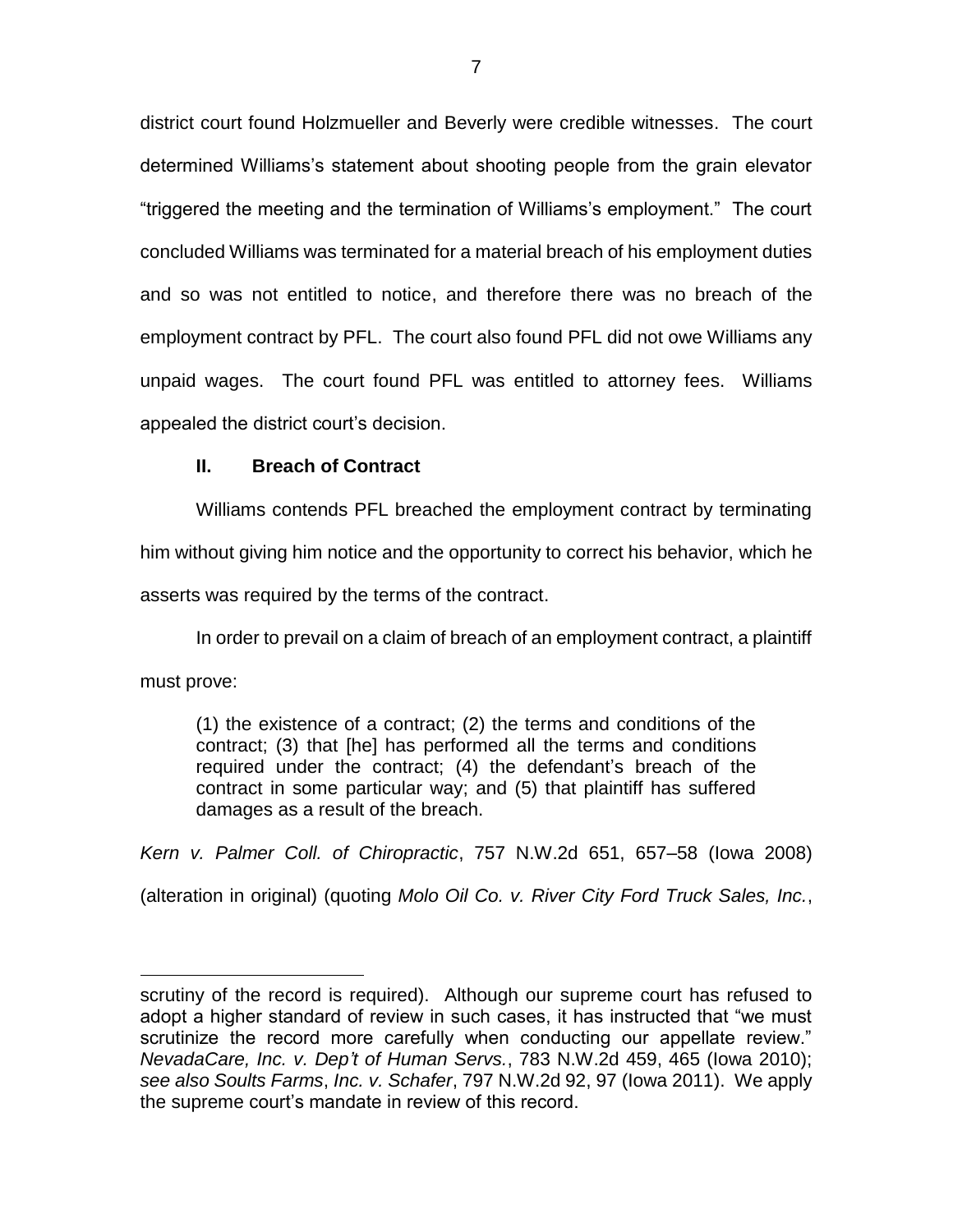578 N.W.2d 222, 224 (Iowa 1998)). "The question of whether the plaintiff has proved a breach of contract is for the judicial fact-finder." *Id.* at 658.

For breach-of-contract actions, our review is for correction of errors at law. *Iowa Mortg. Ctr., L.L.C. v. Baccam*, 841 N.W.2d 107, 110 (Iowa 2013). We are bound by the district court's factual findings if they are supported by substantial evidence in the record. *Id.*

Williams states the shareholders voted to discharge him for cause, citing (1) failure to purchase additional shares of the company, (2) poor job performance, and (3) absenteeism. Williams states that these items do not meet the definition of "cause" in the employment contract. He also states that to the extent the items could be considered "willful or material misconduct relating to the duties incident to his employment" or "willful or material failure to perform, or chronic neglect of, the duties incident to his employment" under section 3(c)(iii) of the contract, he should have been given notice and then could only be discharged if the conduct continued for thirty days.

The written minutes from the meeting state, "Craig A. Williams['s] employment contract will be terminated for Cause; i.e. the occurrence of a material breach of Employee's duties under the Agreement." Holzmueller and Beverly testified they did not use the term "cause" as it was defined in the employment agreement but used it to mean the reason for Williams's discharge.<sup>5</sup> The district court found this explanation credible. "As the finder of fact, weighing the proffered

 $\overline{a}$ 

8

<sup>&</sup>lt;sup>5</sup> The term "cause" may mean "the reason or motive for some human action." *Cause*, https://www.dictionary.com/browse/cause (last visited Nov. 18, 2020).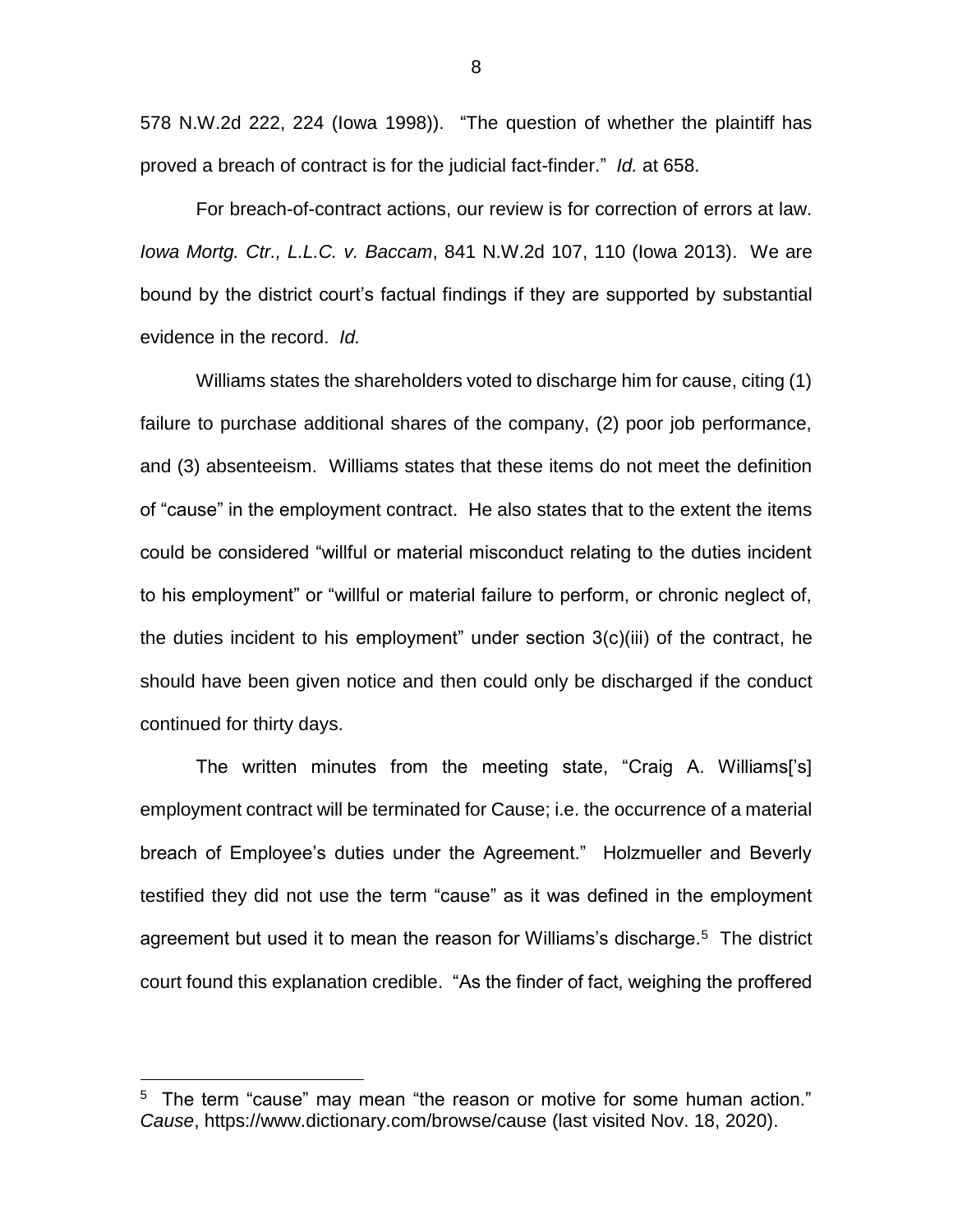testimony and determining its credibility was the district court's duty." *Hutchison v. Shull*, 878 N.W.2d 221, 230 (Iowa 2016).

Additionally, the language of the written minutes makes sense if the term "cause" means reason, so the minutes state in effect that the reason for Williams's termination is the occurrence of a material breach of his duties under the contract. Using the definition of "cause" in the contract, the statement that Williams was terminated for cause, which was the occurrence of a material breach, does not make sense as "the occurrence of a material breach of Employee's duties under this Agreement," and "Cause" are two different things and a material breach is not a "cause" listed in the contract. *See Alta Vista Props., LLC v. Mauer Vision Ctr., PC*, 855 N.W.2d 722, 727 (Iowa 2014) ("[A]n interpretation which gives a reasonable, lawful, and effective meaning to all terms is preferred to an interpretation which leaves a part unreasonable, unlawful, or of no effect." (alteration in original) (quoting *Fashion Fabrics of Iowa, Inc. v. Retail Investors Corp.*, 266 N.W.2d 22, 26 (Iowa 1978)).

Furthermore, Holzmueller and Beverly testified Williams was discharged from his employment at PFL based on his statement that if he did not get a real vacation, he would go to the top of a water tower or grain elevator and start shooting people. Williams made the statement to Holzmueller, who became very concerned and called the sheriff. Taken in the context of the discussions between Williams and Holzmueller about whether Williams should take his vacation scheduled for the next day, the statement can be interpreted as a threat of physical violence if Holzmueller prohibited Williams from leaving. According to the employee handbook, the regular multi-step disciplinary process could be bypassed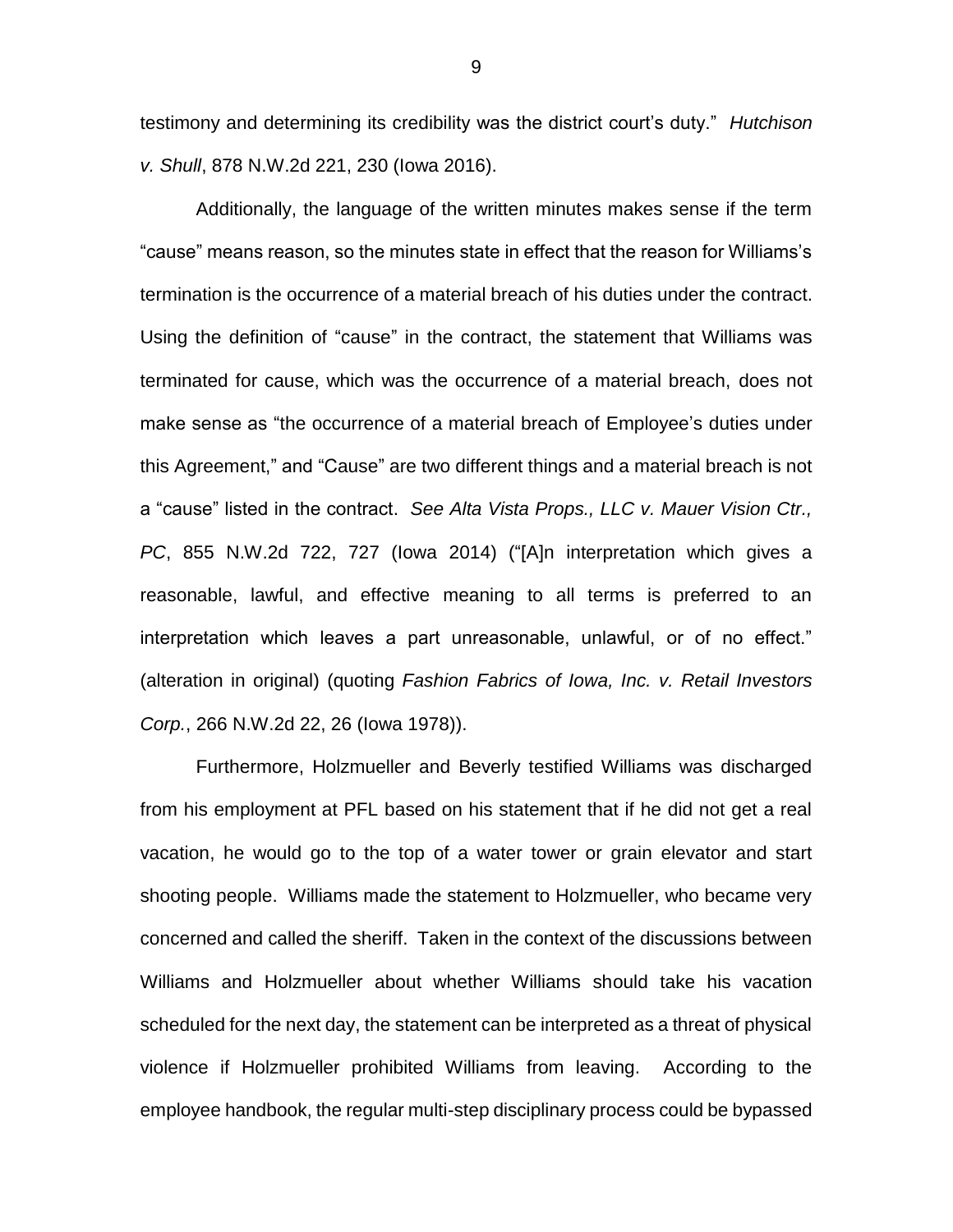based on the seriousness of an offense. The threat of physical violence is in line with other actions considered major offenses, and based on the seriousness of the threat, PFL could bypass giving Williams a written warning prior to terminating his employment.

Under the contract, there is no provision for notice prior to discharge when an employee is discharged based on the occurrence of a material breach of the employee's duties. We find no error in the district court's conclusion that Williams's threat of physical violence was a material breach of his employment duties. Therefore, the employment contract did not require notice to Williams before he was discharged from his employment. PFL did not breach the employment agreement when it terminated Williams's employment.

Further, even if PFL needed to comply with notice under paragraph 3(c), PFL could bypass that notice if Williams's actions went to the "essence or fundamental purpose" of the contract. We find, based on the record, that Williams's statements threatening to climb to the grain elevator and start shooting went to the essence or fundamental purpose of the contract. The district court relied on this alternate theory, set forth by the supreme court in *Larken, Inc. v. Larken Iowa City Limited Partnership*, 589 N.W.2d 700, 702–04 (Iowa 1998). We agree with the district court's findings that it would be reckless to require PFL to give Williams an opportunity to cure, allowing him to remain in the workplace.

#### **III. Chapter 91A**

Williams claims PFL owes him wages under chapter 91A, the Iowa Wage Payment Collection Law. *See* Iowa Code § 91A.1. He asserts PFL improperly terminated his employment under the terms of the employment agreement and he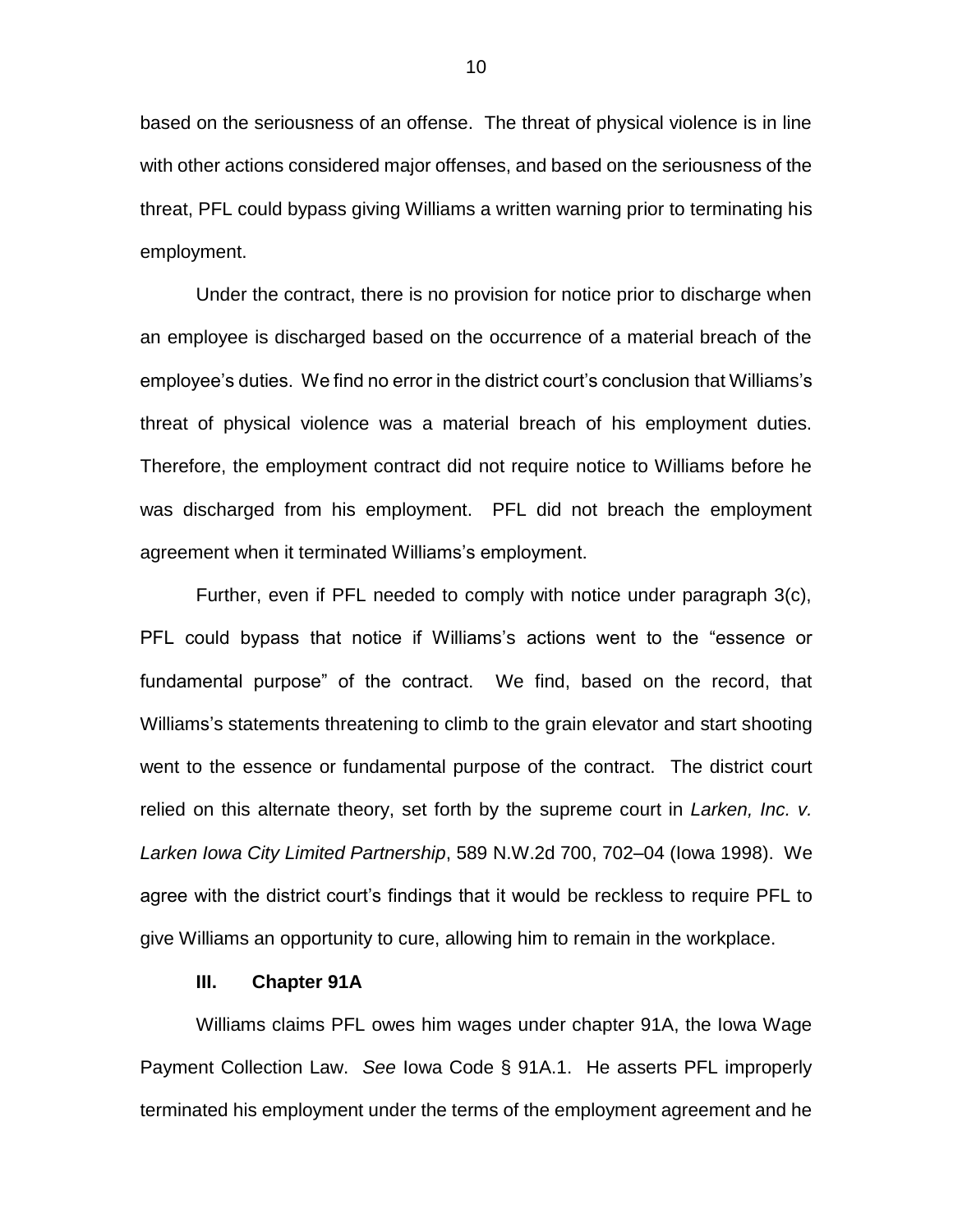is owed wages, bonuses, and benefits for the remainder of the five-year term of the contract. We review claims under chapter 91A for the correction of errors of law. *See Gabelmann v. NFO, Inc.*, 571 N.W.2d 476, 483 (Iowa 1997).

Chapter 91A "imposes liability only when the employer fails to pay the amount of wages actually due to the employee." *Condon Auto Sales & Serv., Inc. v. Crick*, 604 N.W.2d 587, 596 (Iowa 1999). An employee has no claim for nonpayment under chapter 91A unless wages are actually owed to the employee. *See Phipps v. IASD Health Servs. Corp.*, 558 N.W.2d 198, 202 (Iowa 1997) (citing Iowa Code § 91A.8).

Williams has not shown any wages are due to him that PFL failed to pay. For this reason, the wage collection provisions of chapter 91A do not apply. PFL properly terminated Williams's employment on June 16, 2017, and Williams was paid for all of his services prior to that date. Williams has not shown any additional wages are owed to him.

#### **IV. Damages**

Although the district court found Williams was not entitled to any damages, the court discussed Williams's claims concerning the amount of damages he asserted should be awarded. We find Williams was not successful on his claims regarding breach of contract or unpaid wages under chapter 91A. We do not further analyze his various arguments concerning the amount of damages he believes should have been awarded.

## **V. Attorney Fees**

Lastly, Williams argues even if he was not entitled to notice prior to discharge, the district court erred in awarding attorney fees to PFL. The district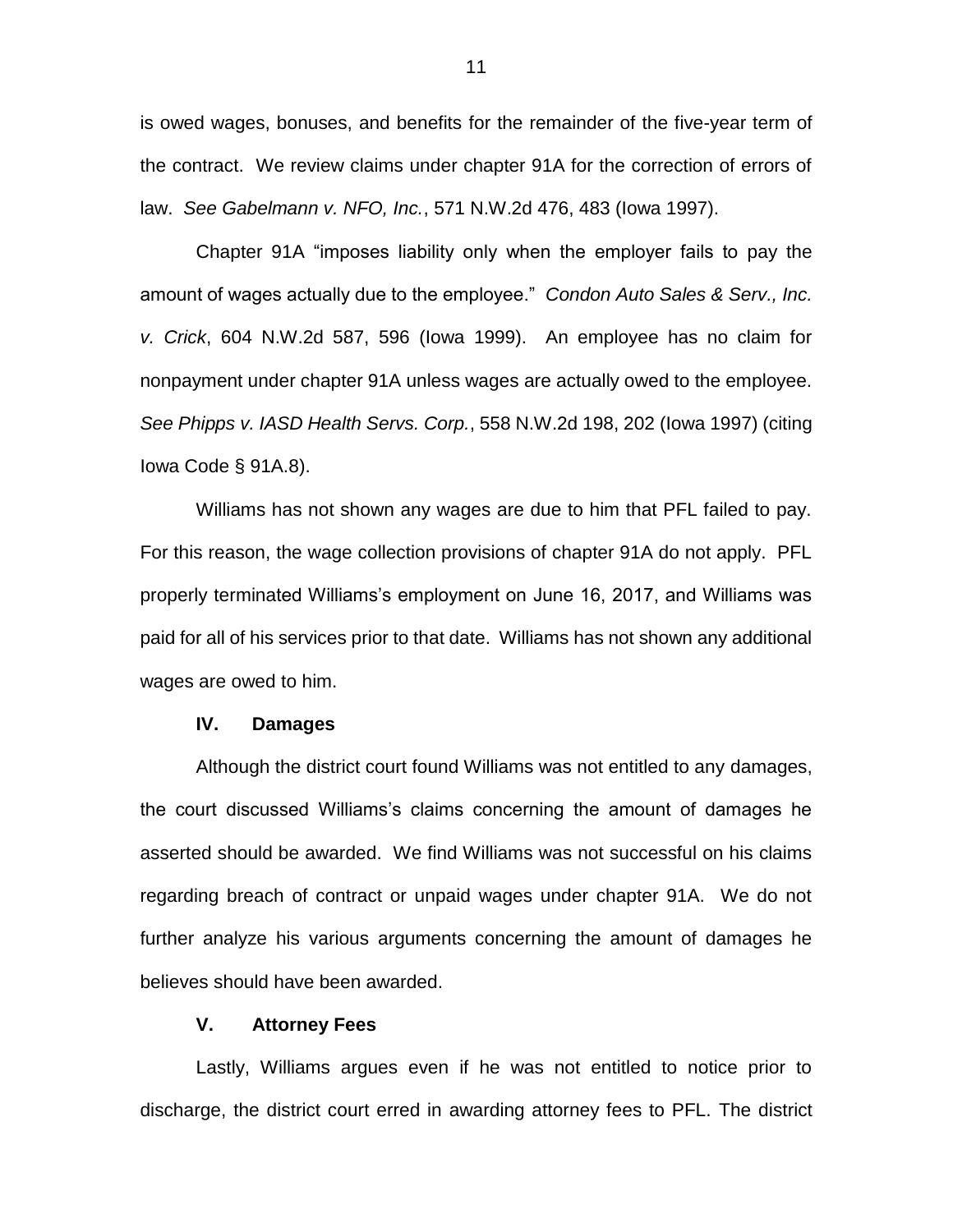court determined PFL should be awarded reasonable attorney fees and costs. $6$ 

Williams contends the employment agreement did not provide for the award of

attorney fees under the circumstances in this case.

The employment agreement states:

 $\overline{a}$ 

Indemnification. Employee shall defend, indemnify and hold the Company and its respective shareholders, directors, officers, employees and agents harmless from and against any suit, action, proceeding, demand, claim, counterclaim, loss, liability, damage, cost or expense, including court costs and attorneys' fees, in any way arising in connection with or resulting from any breach or nonfulfillment of, or default under, any term or condition of this Agreement by Employee. The Company shall recover from Employee its reasonable attorneys' fees and costs incurred to enforce or remedy any breach of this Agreement by Employee, including, but not limited to, a breach of Section 4 or Section 5.

The employment agreement provided that PFL could recover from Williams

the reasonable attorney fees and costs the company incurred "to enforce or remedy any breach" of the employment agreement by Williams. Williams breached the employment agreement by making a threat to shoot people, which was a material breach of his duties under the agreement. Under the terms of the employment agreement, PFL could then recover its attorney fees and costs from Williams.

"When a contract contains a clear and express provision regarding attorney

fees, the court's award must be for reasonable attorney fees." *NevadaCare*, 783

 $6$  The amount of attorney fees and costs has not yet been determined. PFL was ordered to submit an itemization of fees and costs within thirty days. Before PFL submitted an itemization of its fees and costs, however, Williams filed a notice of appeal. The issue on appeal concerns whether attorney fees could be awarded, not the amount of an attorney fee award. We conclude the issue raised on appeal is not interlocutory in nature. *See Virginia Manor, Inc. v. City of Sioux City*, 261 N.W.2d 510, 513 (Iowa 1978) (finding a ruling that merely preserved the right to bring a claim for attorney fees in the future was a final appealable decision).